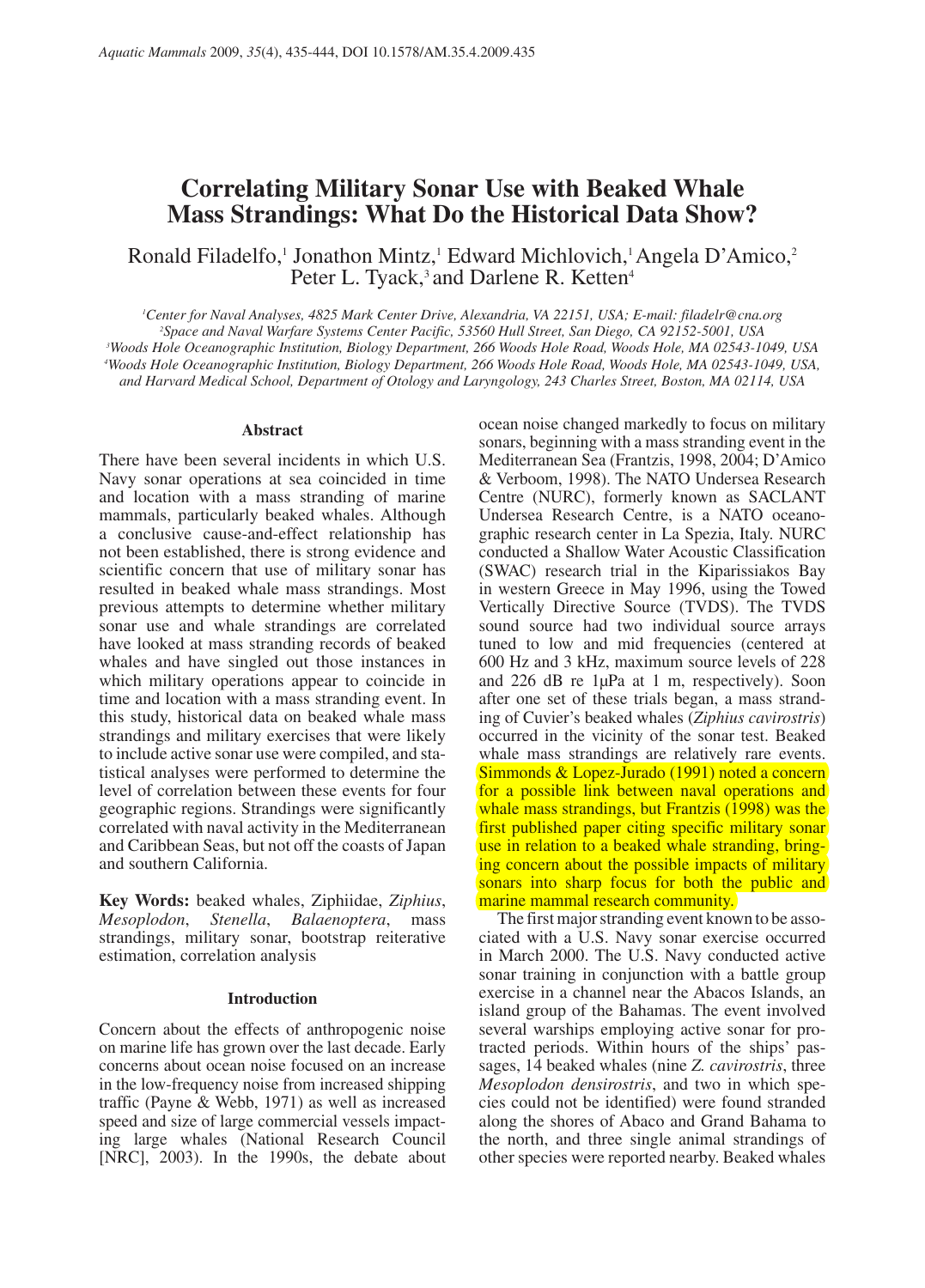1950 and 2004, the period after the implementation of modern high-power MFAS. For this analysis, the listings in the D'Amico et al. data set were supplemented with additional information from records at the Navy Historical Center, Washington, DC, for the regions of interest.

Operational data for the Caribbean and southern California were primarily obtained from the U.S. Navy. Data for naval operations in the Mediterranean and off the coast of Japan included exercises led by allied navies (e.g., NATO exercises in the Mediterranean and Japanese or Korean exercises around Japan [all naval operational data were approved for release]). However, because these data were gathered from U.S. Navy records, they are skewed toward U.S. naval events and likely missed many allied exercises in which there was no U.S. involvement. Because there is no reason to assume foreign mid-frequency sonars are more or less likely to affect marine mammals than U.S. Navy sonars, the overrepresentation of U.S. operations does not introduce a bias. Only exercises in which mid-frequency sonar was likely to have been used, based on exercise descriptions and participating ships, were included. However, these exercises were not reconstructed down to the level of shiptracks and timelines to determine exactly when and where (within the overall exercise area) sonar was used. Analyses of that type would be a useful follow-on to this study to establish definitive causeeffect relationships if the required information can be readily obtained. The goal of this paper is thus to test for significant correlations using the above data sets.

Essentially, these data comprised major (multiship) exercises. Correlations between beaked whale mass strandings and exercises of this type

may not be applicable to all sonar use (i.e., single ship limited-use events).

## **Results**

# Mediterranean Sea

The Mediterranean Sea was divided into five regions: (1) Western, (2) Adriatic, (3) Central,  $(4)$  Aegean, and  $(5)$  Eastern (Figure 1). Figure 2 shows a timeline of periods of naval activity and times of beaked whale mass strandings in each of the five regions of the Mediterranean Sea shown in Figure 1. All of the stranding events shown in this figure involved Z. *cavirostris*, the only beaked whale that is common in the Mediterranean Sea (Notarbartolo & Demma, 1994).

Overall, five of the  $14\,Z$  *cavirostris* mass strandings observed in the Mediterranean Sea from 1992 to 2004 coincided with the following naval operations:

- 25 February 1996 in the Gulf of Valencia, Spain
- $12$  May 1996 on the west coast of Greece
- 2 and 3 October 1997 on the west coast of  $|$  Greece  $|$
- 7 February 2001 on the coast of Algeria

Note that two of the mass strandings occurred within 1 d and 96.5 km of each other. These were counted as two separate events to be consistent with the definitions in D'Amico et al. (this issue). Counting this as a single event does not change the conclusions of the statistical analyses. Of the five events that coincided with naval operations, only the 7 February 2001 event is not reported in D'Amico et al. The inclusion of an additional spatial-temporal correlation between naval activities and a beaked whale mass stranding off the coast



Figure 1. Geographic boundaries of the five study regions, Mediterranean Sea